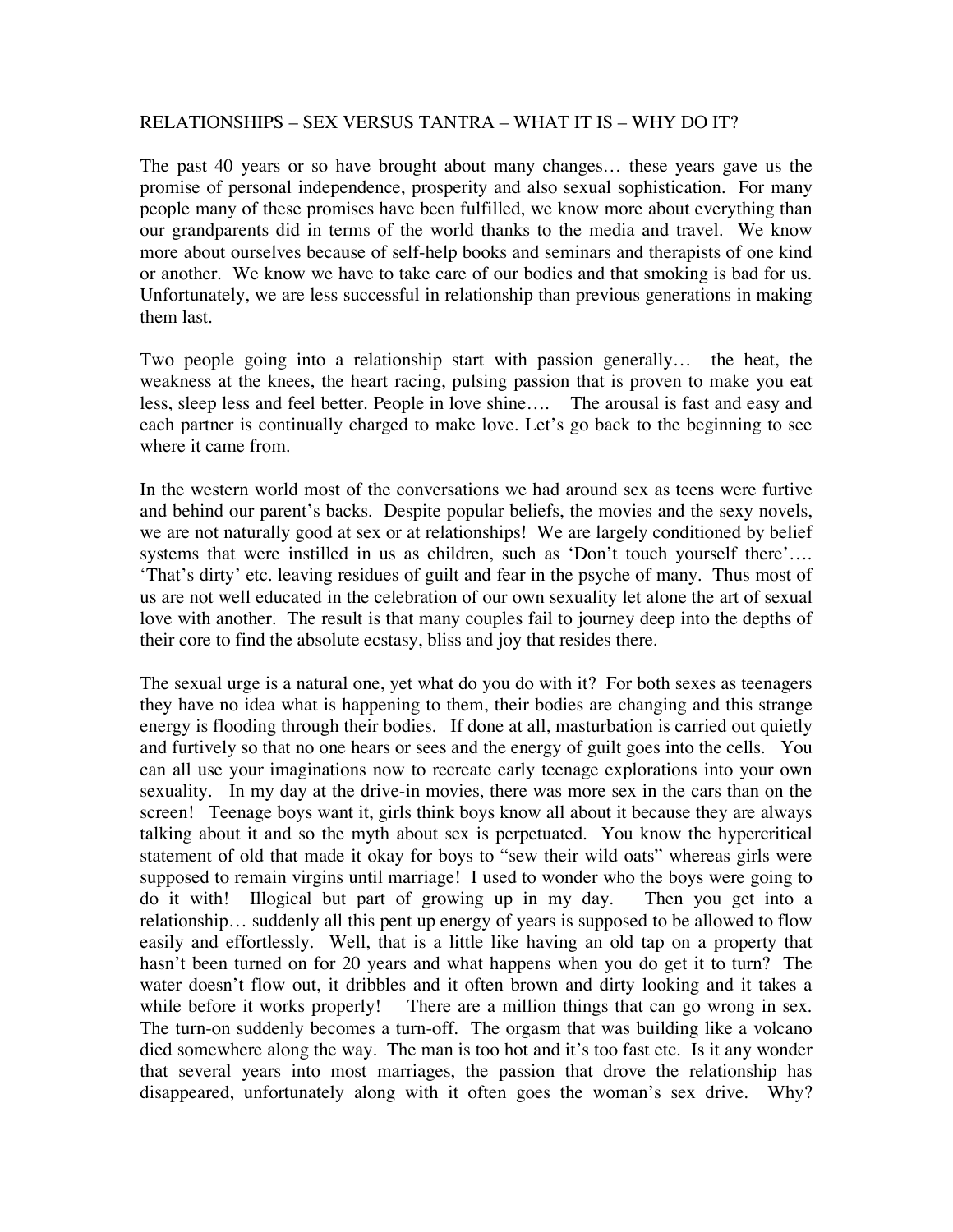Because sex, by and of itself… after a while is boring! (Generally more so for women than men)

With a high divorce rate in western countries it is obvious that we need a significantly new way of relating to each other in all ways and particularly sexually. We need to find a way to sustain that love and passion over a lifetime. So what is the solution? For us, it was Tantra. We had heard about it, read about it and eventually we began a search for teachers who "fit" with our philosophy and who could teach us what we wanted to learn.

To use an analogy, Tantra is like going to school. We start off in kindergarten and then move to primary school. Most complete high school and a percentage of those people go on to University, out of which a few get a PhD or a Masters. Tantra is something that offers many levels of study and requires many years of practice to get that PhD. It is a practice that requires exactly that…. Practice, practice, practice! It is like being an artist of one modality or another, you have to practice and it can take years before your work is renowned, or you are totally satisfied with it. Sex is different, they did a survey and found that 20 years later, most couples were still making love the same way they did in the beginning. Nothing had changed. Sadly, many people say they don't need to learn about sex. After all, they have been doing it for years, how hard can it be?

Sex is about the genitals and Tantra is about intimacy and that is what women in particular want. That special closeness, the communication that is deeper than sex, more heart centred…. a profound spiritual connection. Of course, once the connection happens, the arousal follows and passion is right behind it. In Tantra we say you can always be too tired for sex but you should never be too tired for love. Unfortunately when intimacy is missing and sex is just sex, women in particular remain unsatisfied at a primal level. With Tantra comes unity and joy from the communion with your beloved.

Tantra is an ancient art form which transforms your sexual and spiritual lives by uniting them and it turns the sexual into the sacred. Tantra has been called the missing piece of the spiritual puzzle that many of us search for. The Tantric exchange is a Holy one where we bless each other physically, mentally, spiritually and energetically. It changes the nature of the sexual experience and brings the spiritual aspect of love into your daily life. It turns lovemaking into a loving meditation.

Now there are many different forms of "Tantra" – the main two being the Tao method and the Hindu/Buddhist method. The Taoists of ancient China looked upon sex as a vehicle for enlightenment providing that the sexual urge was properly harnessed. In the  $10<sup>th</sup>$  Century a Japanese physician compiled a bedroom monograph for Japanese sovereigns showing them to regulate their sex lives harmoniously. He based his advocacies on the age old writing of Taoism. These texts were written on sexology long before the world even heard of the word. Taoist Tantra uses words like 'Cranes with necks intwined' and speaks of the specific ways of making love, e.g.6 soft strokes to the right, two hard strokes to the left! The Hindu method is less interested in how much and how often but rather how to utilise the power of the heart to create intimacy. It comes from a series of esoteric Hindu books that describe certain disciplines and meditations